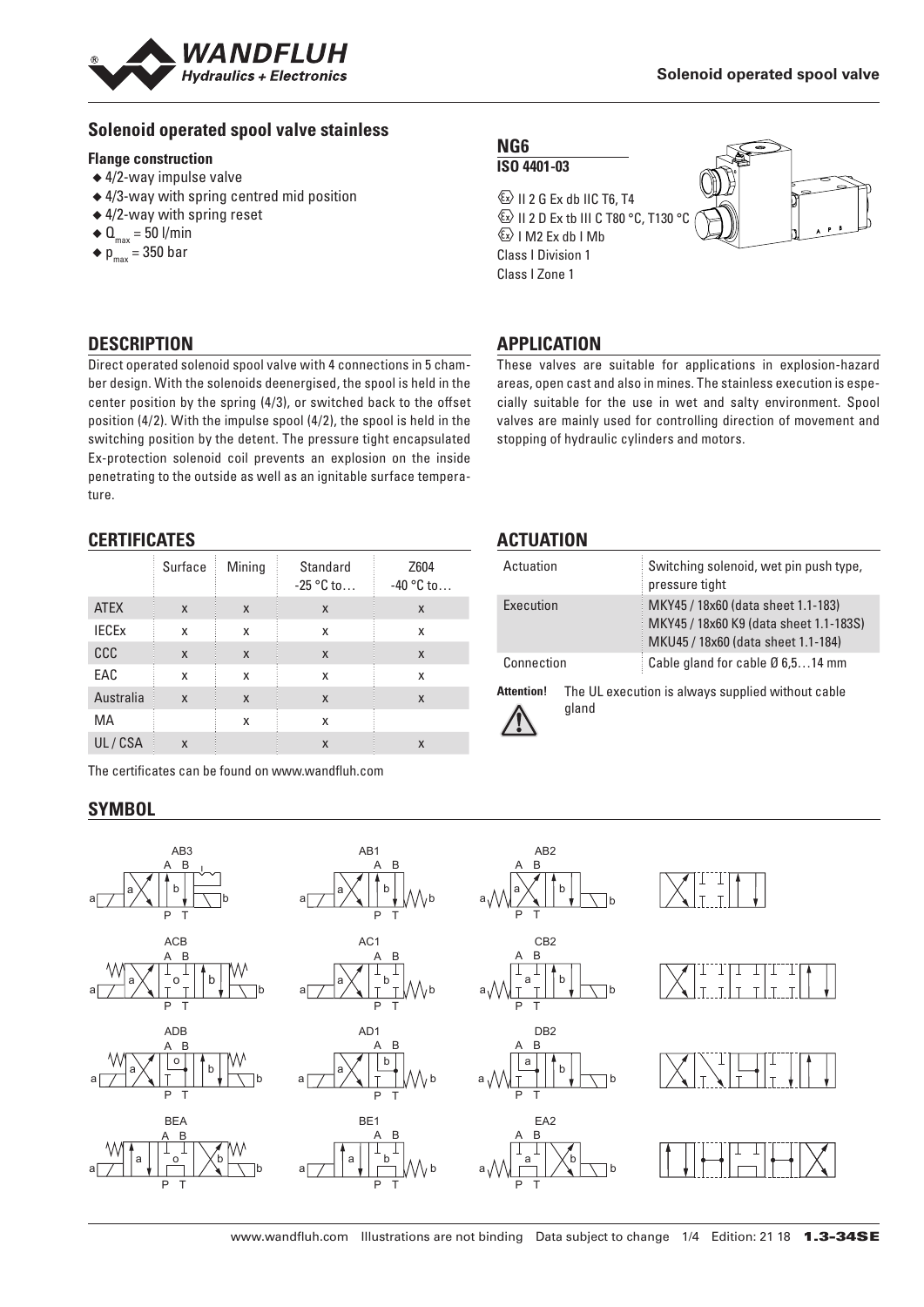

# **TYPE CODE**

| Spool valve direct operated               |                                             |                  |                                                                                | WD Y F A06 - |  |  |  | $\#$ |
|-------------------------------------------|---------------------------------------------|------------------|--------------------------------------------------------------------------------|--------------|--|--|--|------|
| Explosion proof execution Ex d            |                                             |                  |                                                                                |              |  |  |  |      |
| Flange construction                       |                                             |                  |                                                                                |              |  |  |  |      |
| International standard interface ISO, NG6 |                                             |                  |                                                                                |              |  |  |  |      |
| Designation of symbols acc. to table      |                                             |                  |                                                                                |              |  |  |  |      |
| Nominal voltage $U_{N}$                   | <b>12 VDC</b><br><b>24 VDC</b>              | G12<br>G24       | R115<br><b>115 VAC</b><br>R230<br>230 VAC                                      |              |  |  |  |      |
| Nominal power $P_{N}$                     | 9 W<br>15 W<br>17 W                         | L9<br>L15<br>L17 | Ambient temperature up to:<br>40 °C or 90 °C<br>70 °C<br>70 °C (only UL / CSA) |              |  |  |  |      |
| Certification                             | ATEX, IECEx, CCC, EAC<br>Australia<br>MA    | <b>AU</b><br>MA  | UL<br>UL/CSA                                                                   |              |  |  |  |      |
| Sealing material                          | <b>NBR</b><br>FKM (Viton)<br><b>NBR 872</b> | D1<br>$y - Z604$ | (only with 15 W)                                                               |              |  |  |  |      |
| <b>Stainless</b>                          | with K8 coil<br>with K9 coil                | K9<br>K10        | (not for UL execution)                                                         |              |  |  |  |      |
| Design index (subject to change)          |                                             |                  |                                                                                |              |  |  |  |      |

 $\frac{1}{1.3 - 34S}$ 

## **GENERAL SPECIFICATIONS**

| Designation         | $4/2$ -, $4/3$ -spool valve                                                                                                                    |
|---------------------|------------------------------------------------------------------------------------------------------------------------------------------------|
| Construction        | Direct operated                                                                                                                                |
| Mounting            | Flange construction                                                                                                                            |
| Nominal size        | NG6 according to ISO 4401-03                                                                                                                   |
| Actuation           | Ex-protection switching solenoid                                                                                                               |
| Ambient temperature | <b>Operation as T6</b><br>$-25+40$ °C (L9)<br><b>Operation as T4</b><br>$-25+90$ °C (L9)<br>$-25+70$ °C (L15 / L17)<br>$-40+70$ °C (L15 / L17) |
| Weight              | 2,8 kg (1 solenoid)<br>4,6 kg (2 solenoids)                                                                                                    |
| <b>MTTFd</b>        | 150 years                                                                                                                                      |

## **HYDRAULIC SPECIFICATIONS**

| Working pressure       | $p_{max}$ = 350 bar                                                        |  |  |  |  |
|------------------------|----------------------------------------------------------------------------|--|--|--|--|
| Tank pressure          | $p_{T_{max}}$ = 200 bar                                                    |  |  |  |  |
| Maximum volume flow    | $Q_{\text{max}}$ = 50 l/min, see characteristics                           |  |  |  |  |
| Leakage oil            | See characteristics                                                        |  |  |  |  |
| Fluid                  | Mineral oil, other fluid on request                                        |  |  |  |  |
| <b>Viscosity range</b> | 12 mm <sup>2</sup> /s320 mm <sup>2</sup> /s                                |  |  |  |  |
| Temperature range      | <b>Operation as T6</b>                                                     |  |  |  |  |
| fluid                  | NBR -25+40 °C (L9)                                                         |  |  |  |  |
|                        | FKM -20+40 °C (L9)                                                         |  |  |  |  |
|                        | <b>Operation as T4</b>                                                     |  |  |  |  |
|                        | NBR-25+70 °C (L9 or L15 / L17)                                             |  |  |  |  |
|                        | FKM -20+70 °C (L9 or L15 / L17)                                            |  |  |  |  |
|                        | NBR 872 -40+70 °C (L15 / L17)                                              |  |  |  |  |
| Contamination          | Class 20 / 18 / 14                                                         |  |  |  |  |
| efficiency             |                                                                            |  |  |  |  |
| <b>Filtration</b>      | Required filtration grade $\beta$ 1016 $\geq$ 75,<br>see data sheet 1.0-50 |  |  |  |  |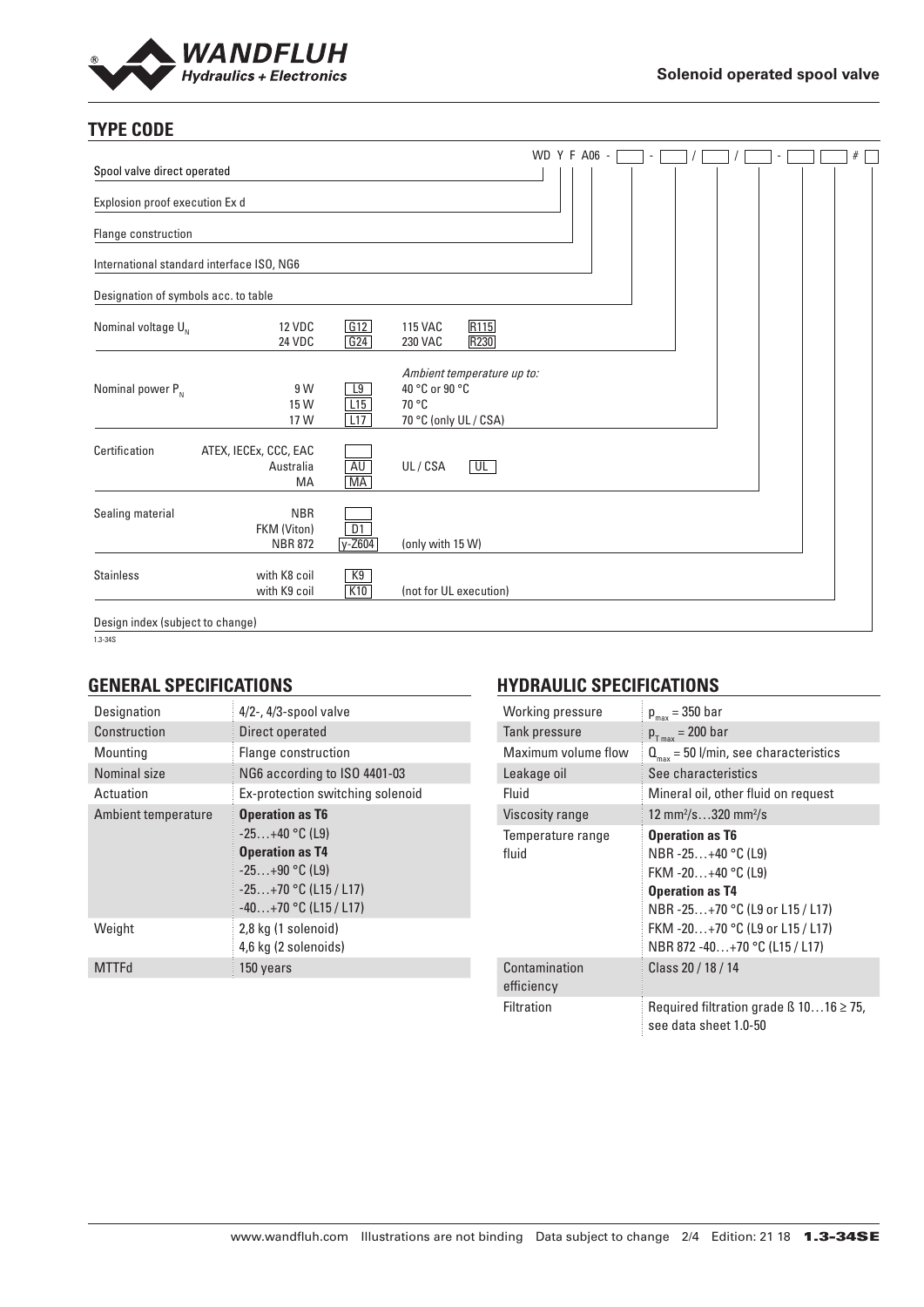

## **ELECTRICAL SPECIFICATIONS**

| <b>Protection class</b>     | IP65/66/67                                                                                          |
|-----------------------------|-----------------------------------------------------------------------------------------------------|
| Relative duty factor        | 100 % DF                                                                                            |
| Switching frequency         | 12'000 / h                                                                                          |
| Voltage tolerance           | $\pm$ 10 % with regard to nominal voltage                                                           |
| Standard nominal<br>voltage | 12 VDC, 24VDC, 115 VAC, 230 VAC<br>$AC = 50$ to 60 Hz $\pm$ 2 %, with built-in<br>two-way rectifier |
| Standard nominal<br>power   | 9 W, 15 W, 17 W                                                                                     |
| Temperature class           | Nominal power 9 W: T1T6<br>Nominal power 15 W / 17 W: T1T4                                          |
| Note!                       | Other electrical specifications see data sheet 1 1-183                                              |



**Note!** Other electrical specifications see data sheet 1.1-183, 1.1-183S and 1.1-184

#### **SEALING MATERIAL**

NBR or FKM (Viton) as standard, choice in the type code

## **PERFORMANCE SPECIFICATIONS**

Oil viscosity  $v = 30$  mm<sup>2</sup>/s

| $p = f(Q)$                                                                      |    | <b>Performance limits L15 / L17</b><br>at 50 °C (steady-state temperature) |    | Measured with nominal voltage -10% |                 |
|---------------------------------------------------------------------------------|----|----------------------------------------------------------------------------|----|------------------------------------|-----------------|
| p [bar]<br>K4196<br>350<br>300<br>250<br>200<br>150<br>100<br>50<br>$\mathbf 0$ |    | AB1/AB2                                                                    |    | ADB ACB                            | AB <sub>3</sub> |
|                                                                                 | 10 | 20                                                                         | 30 | 40                                 | Q [l/min]<br>50 |



**Note!** With the L15 / L17 execution for ambient temperatures up to 70 °C, the performance specifications have been evaluated with an ambient temperature of 50 °C

#### **SURFACE TREATMENT**

-The valve body, the cover and the socket head screws are made of stainless steel

-The slip-on coil and the armature tube are zinc nickel coated **Optionally K10:**

-The coil is made of stainless steel

## **COMMISSIONING**



**Attention!** The solenoid coil must only be put into operation, if the requirements of the operating instructions supplied are observed to their full extent. In case of non-observance, no liability can be assumed.

## p = f (Q) **Performance limits L9**

Measured with nominal voltage -10% at 40 °C (steady-state temperature) Execution L9 90 °C on request





Attention! For valves for the temperature ranges "-40 °C to..." (Z604) the leakage volume flow can be up to eight times higher.